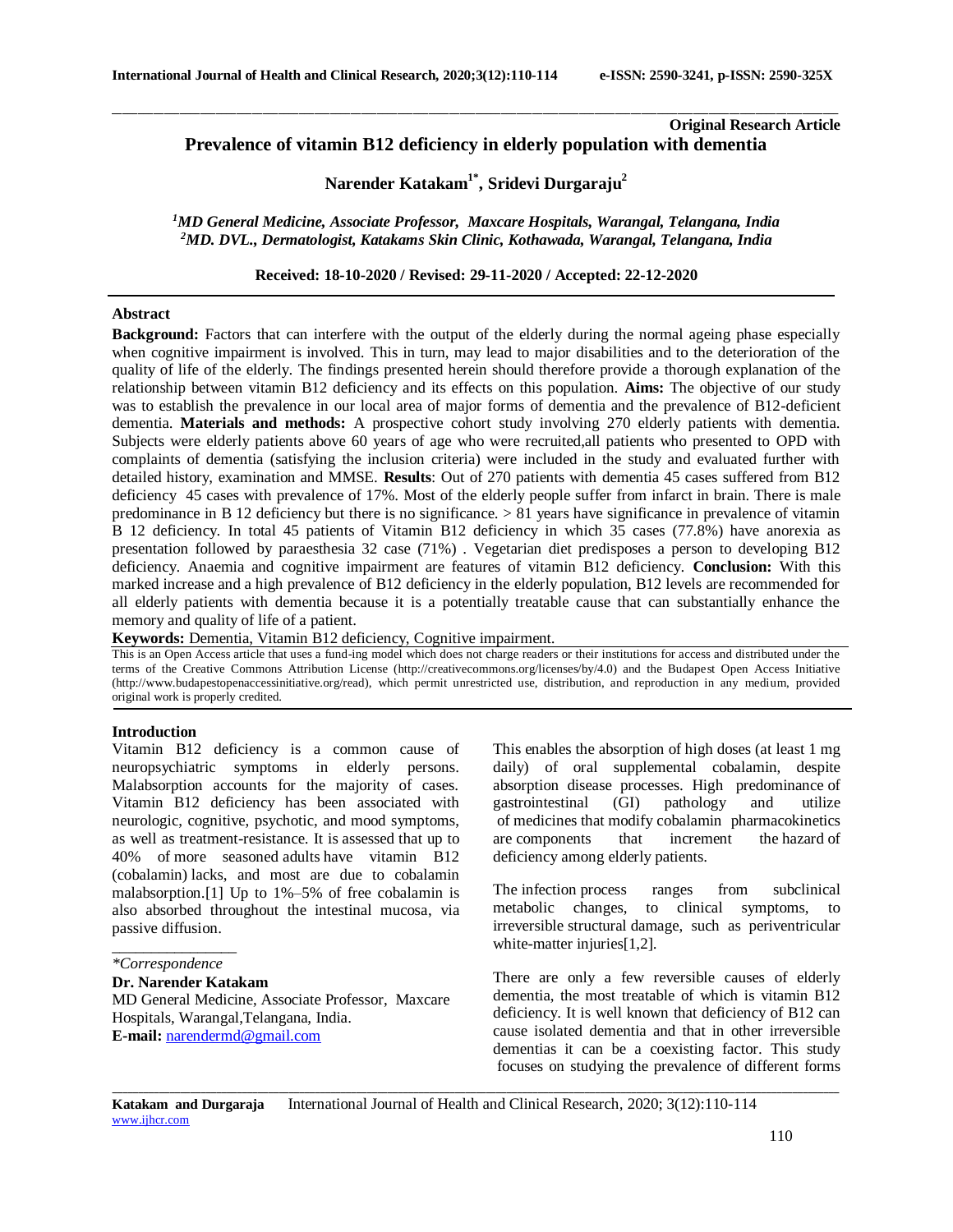of dementia in the elderly population, presenting the incidence of B12 deficiency to a tertiary care hospital and studying the profile of patients with B12 deficiency.The primary aim of the study was to establish the prevalence of major types of dementia and to specifically analyse the prevalence of B12 deficient dementia.

**Materials and methods:** A prospective cohort study involving 270 elderly patients with dementia. Subjects were elderly patients above 60 years of age who were recruited,all patients who presented to OPD with complaints of dementia (satisfying the inclusion criteria) were included in the study and evaluated further with detailed history, examination and MMSE.

Study setting : Maxcare Hospitals, Warangal.

Study period: 2018-2020.

Sample size calculation:

P=47%(according to study of Rajiv singla ,Arpan Garg et al $[3]$ 

q=53 error=6%

sample size is 270

### **Inclusion Criteria**

Elderly patients more than 60 years of age, who were literate and had, Dementia as per DSM-IV criteria and  $MMSE < 24$ .

### **Exclusion Criteria**

Patients of Delirium presentation, Recent vitamin B12 injections or chronic vitamin users, recent history of blood transfusions, acute alcohol intoxication/ withdrawal, chronic bed bound, malnourished multiinfarct dementias.

Data collection was performed in all the elders two meetings. At the first meeting, the elderly were informed about the research goals and signed the Informed Consent Form. Subsequently, a questionnaire was applied to collect the elderly's socioeconomic and **Results**

\_\_\_\_\_\_\_\_\_\_\_\_\_\_\_\_\_\_\_\_\_\_\_\_\_\_\_\_\_\_\_\_\_\_\_\_\_\_\_\_\_\_\_\_\_\_\_\_\_\_\_\_\_\_\_\_\_\_\_\_\_\_\_\_\_\_\_\_\_\_\_\_\_\_\_\_\_\_\_\_\_\_\_\_\_\_\_\_\_\_\_\_\_\_\_\_\_\_\_\_\_\_\_\_\_\_\_\_\_\_\_\_\_\_\_\_\_\_\_\_\_\_\_\_\_\_\_\_\_\_\_\_\_\_\_\_\_\_\_\_ demographic features (date of birth, gender, marital status, education). Then, anthropometric assessment was carried out. The biochemical tests consisted of complete blood counts, 15 mL blood sample was collected from each individual by a technician from the Clinical Analysis Laboratory. All the studied participants were instructed to fast for 12 hours before the blood collection. Vitamin 12 was analysed by CLIA method using Beckmam coulter.

> According to the World Health Organization, vitamin B12 measurement may be interpreted according to the following concentrations: deficiency (levels below 80 pg/mL), suggesting deficiency (between 80 and 140 pg/mL) indefinite diagnosis (between 140 and 200 pg/mL) and normal (from 200 to 960 pg/mL)21. According to this criterion, vitamin B12 deficiency was the analysed dependent variable, and it was defined as plasma levels below 140 pmol/L21.

> Cognitive impairment was assessed through Mini-Mental State Examination (MMSE), which is composed of questions grouped into seven categories. Each one of them evaluated the deficit of specific cognitive functions: time orientation, local orientation, record of three words, attention and calculation, remembering three words, language and visual constructive capacity. MMSE score could range from a minimum of  $\overline{0}$  to a total of 30 points. Elderly with scores equal to or lower than 13 were classified as "carriers of some cognitive impairment" and those with scores higher than 13 were classified as "without cognitive impairment"Data entry was done using the Statistical Package for the Social Sciences (SPSS) software package (version 15). Descriptive statistics were calculated using SPSS software. Chi-square test was used for comparison of categorical variables. Confidence intervals (CI) were calculated and a 'p' value less than 0.05 was considered statistically significant. All reported p values are two-sided.



*\_\_\_\_\_\_\_\_\_\_\_\_\_\_\_\_\_\_\_\_\_\_\_\_\_\_\_\_\_\_\_\_\_\_\_\_\_\_\_\_\_\_\_\_\_\_\_\_\_\_\_\_\_\_\_\_\_\_\_\_\_\_\_\_\_\_\_\_\_\_\_\_\_\_\_\_\_\_\_\_\_\_\_\_\_\_\_\_\_\_\_\_\_\_\_\_\_\_\_\_\_\_\_\_\_\_\_\_\_\_\_\_\_\_\_\_\_\_\_\_\_\_\_\_\_\_\_\_\_\_\_\_\_\_\_\_\_\_\_\_* **Fig 1:Distribution of dementia cases with various causes**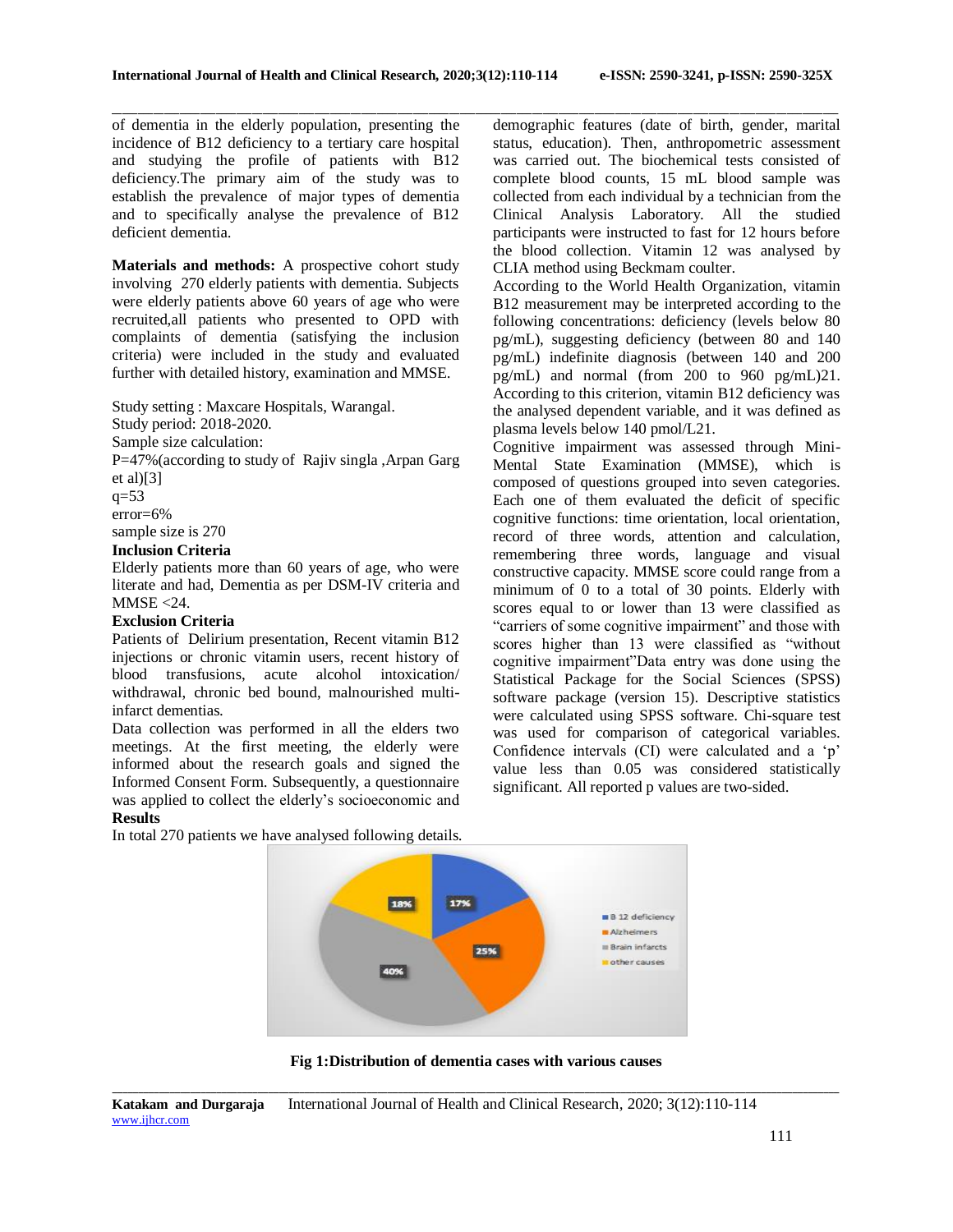\_\_\_\_\_\_\_\_\_\_\_\_\_\_\_\_\_\_\_\_\_\_\_\_\_\_\_\_\_\_\_\_\_\_\_\_\_\_\_\_\_\_\_\_\_\_\_\_\_\_\_\_\_\_\_\_\_\_\_\_\_\_\_\_\_\_\_\_\_\_\_\_\_\_\_\_\_\_\_\_\_\_\_\_\_\_\_\_\_\_\_\_\_\_\_\_\_\_\_\_\_\_\_\_\_\_\_\_\_\_\_\_\_\_\_\_\_\_\_\_\_\_\_\_\_\_\_\_\_\_\_\_\_\_\_\_\_\_\_\_ Out of 270 patients with dementia 45 cases suffered from B12 deficiency 45 cases with prevalence of 17%. Most of the elderly people suffer from infract in brain.

| <b>Variables</b> | of<br><b>Number</b><br>patients | Patients with B12<br>deficiency | <b>Prevalence</b> | <b>P-Value</b> |
|------------------|---------------------------------|---------------------------------|-------------------|----------------|
| Gender           |                                 |                                 |                   |                |
| Females          | 177                             | 28                              | 16                |                |
| Males            | 93                              | 17                              | 19                | >0.05          |
| Age in years     |                                 | 45                              |                   |                |
| 60-70            | 179                             | 21                              | 12                |                |
| 71-80            | 70                              | 14                              | 20                | >0.05          |
| > 81             | 21                              |                                 | 26                | < 0.01         |

**Table 1: Distribution of study population in demographic variables**

There is male predominance in B 12 deficiency but there is no significance. > 81 years have significance in prevalence of vitamin B 12 deficiency.

| Table 2: Clinical presentation of patients with vitamin B12 deficiency |  |
|------------------------------------------------------------------------|--|
|------------------------------------------------------------------------|--|

| Sign/symptom                        | <b>Number of patients</b> | <b>Percentages</b> |
|-------------------------------------|---------------------------|--------------------|
| Anorexia                            | 35                        | 77.8               |
| Paraesthesia                        | 32                        | 71                 |
| Peripheral Neuropathy               | 23                        | 51                 |
| Myelopathy                          | 22                        | 48.9               |
| <b>Glossitis</b>                    | 17                        | 37.8               |
| Pallor                              | 19                        | 42                 |
| Hyperpigmentation                   | 15                        | 33.3               |
| Optic neuropathy                    | 14                        | 31                 |
| Diarrhoea                           | 8                         | 17.8               |
| Psychiatric symptoms                | 8                         | 17.8               |
| History of gastrointestinal surgery | 6                         | 13.3               |

In total 45 patients of Vitamin B12 deficiency in which 35 cases (77.8%) have anorexia as presentation followed by paraesthesia 32 case (71%) .

**Table 3: Correlation of vitamin B12 deficiency according to variable noted in study.**

| <b>Variables</b>             | <b>Number of patients</b> | <b>Patients with B12 deficiency</b> | <b>Prevalence</b> | <b>P-Value</b> |
|------------------------------|---------------------------|-------------------------------------|-------------------|----------------|
| <b>Diet</b>                  |                           |                                     |                   |                |
| Vegetarian                   | 32                        | 10                                  | 31                | ${<}0.05*$     |
| Non vegetarian               | 238                       | 35                                  | 14.7              |                |
| <b>Nutritional status</b>    |                           |                                     |                   |                |
| Normal                       | 31                        | 6                                   | 19                | >0.05          |
| Underweight                  | 143                       | 21                                  | 17                |                |
| Overweight                   | 130                       | 18                                  | 15.5              |                |
| Anaemia                      |                           |                                     |                   |                |
| Yes                          | 49                        | 6                                   | 12                | $< 0.05*$      |
| N <sub>o</sub>               | 221                       | 39                                  | 17.6              |                |
| <b>Comorbidies</b>           |                           |                                     |                   |                |
| Yes                          | 249                       | 42                                  | 16.9              | >0.05          |
| No                           | 21                        | 3                                   | 14                |                |
| <b>History of depression</b> |                           |                                     |                   |                |
| Yes                          | 68                        | 11                                  | 16                | >0.05          |

*\_\_\_\_\_\_\_\_\_\_\_\_\_\_\_\_\_\_\_\_\_\_\_\_\_\_\_\_\_\_\_\_\_\_\_\_\_\_\_\_\_\_\_\_\_\_\_\_\_\_\_\_\_\_\_\_\_\_\_\_\_\_\_\_\_\_\_\_\_\_\_\_\_\_\_\_\_\_\_\_\_\_\_\_\_\_\_\_\_\_\_\_\_\_\_\_\_\_\_\_\_\_\_\_\_\_\_\_\_\_\_\_\_\_\_\_\_\_\_\_\_\_\_\_\_\_\_\_\_\_\_\_\_\_\_\_\_\_\_\_*

**Katakam and Durgaraja** International Journal of Health and Clinical Research*,* 2020; 3(12):110-114 [www.ijhcr.com](http://www.ijhcr.com/)<sub>mutus</sub> and the computation of the contract of the contract of the contract of the contract of the contract of the contract of the contract of the contract of the contract of the contract of the contract of th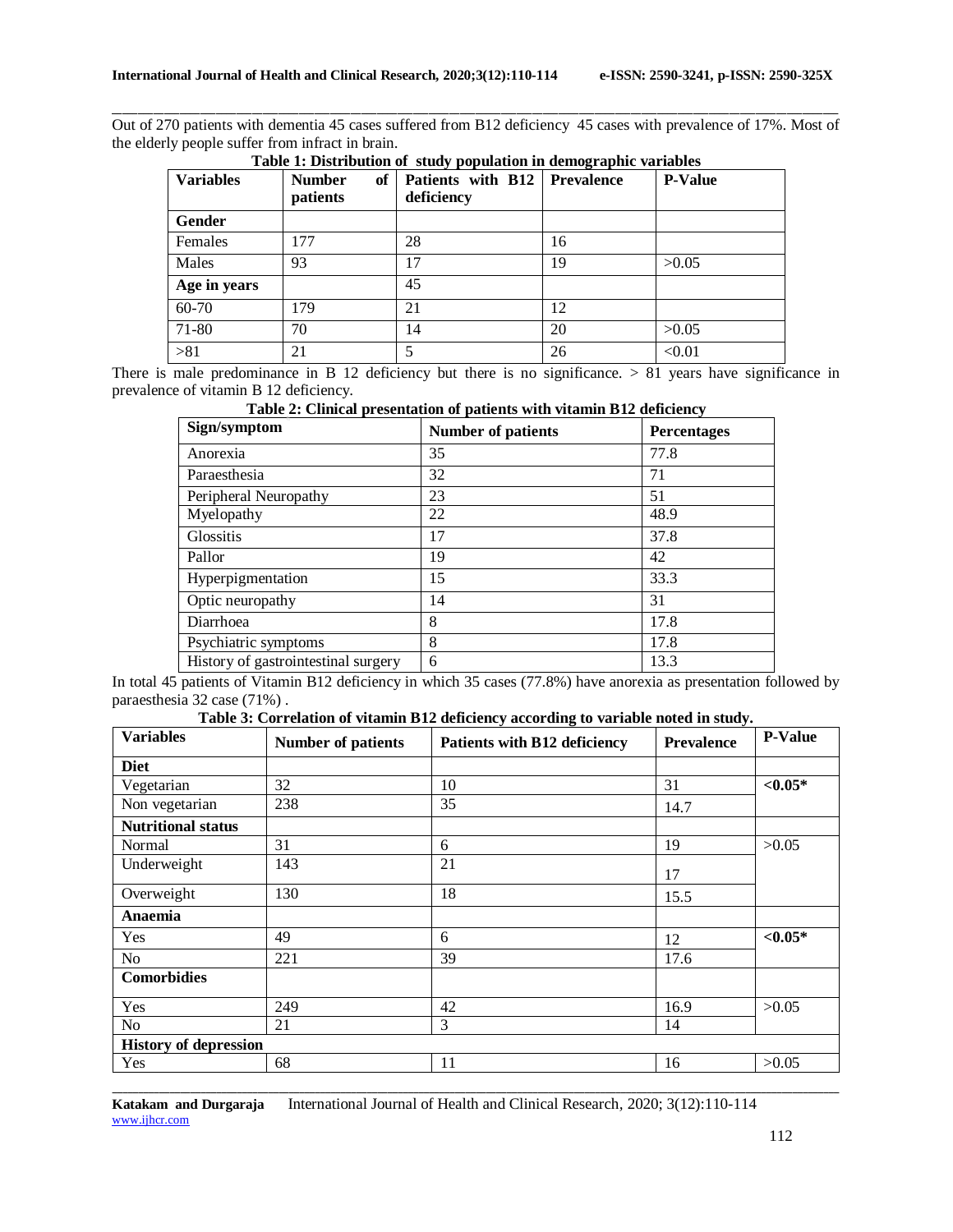| No                            | 209 | 34 | 16.8 |           |
|-------------------------------|-----|----|------|-----------|
| H/O of cardiovascular disease |     |    |      |           |
| Yes                           | 100 | 16 | 16   | >0.05     |
| No                            | 200 | 29 | 17   |           |
| <b>Cognitive impairment</b>   |     |    |      |           |
| Yes                           | 103 | 20 | 11.9 | $< 0.05*$ |
| N <sub>o</sub>                | 198 | 25 | 24.2 |           |
| <b>Functional impairment</b>  |     |    |      |           |
| Yes                           | 59  | 16 | 16   | >0.05     |
| N <sub>o</sub>                | 200 | 27 | 15.6 |           |

vegetarian diet predisposes a person to developing B12 deficiency. Anaemia and cognitive impairment are features of vitamin B12 deficiency.

#### **Discussion**

Out of 270 patients with dementia 45 cases suffered from B12 deficiency 45 cases with prevalence of 17%. Most of the elderly people suffer from infract in brain. Which is similar to study done by Karina Oliveira Martinho et al[4] is 17.4% (95% CI, 13.4% -21.4%) in the elderly showing deficiency of this vitamin. The results showed to be higher than those found by Framingham, who found 12% vitamin B12 deficiency in the elderly[5]. Lower vitamin B12 deficiency prevalence (4.5%, 5.0% and 6.0%) was also found in population studies conducted by MacFarlane et al[6] in the Canadian Health Measures Survey, and in those by Andrés et al. (2008) and Clarke et al. (2003), respectively[6-8]. Despite their results, population studies related to aging and vitamin B12 deficiency are still conflicting, since the literature lists several definitions about the herein presented deficiency, which may range from 2 to 20%, depending on the definition used in the study. In present study there is male predominance in B 12 deficiency but there is no significance. Lli margalit et al[9] showed deficiency prevalence was greater for men (25.5%) in comparison with women  $(18.9\%; p < 0.001)$ . Men were strongly associated with severe deficiency (adjusted OR 2.26; 95% CI 1.43-3.56).Age of > 81 years have significance in prevalence (26%) of vitamin B 12 deficiency.In the US study by Ganguli et al[10] found that the prevalence significantly increased with age as follows-1% for 55-69 years, 3% for 70-79 years, 15.7% for 80- 85 years and 25% for >85 years. The latest figures report up to 40% prevalence in those >85 years.In a study done by RajKumar et al in Chennai[11], the prevalence of dementia in >60 years was 3.5% and increased with age. In another study done by Verghese et al[12] in a rural community in Kerala, the prevalence rate of dementia was 3.2%. 58% were vascular dementia and 40% were Alzheimer's. Another study done by the same group in an urban Kerala population showed a prevalence of 3.4% and here the most

common cause was Alzheimer's (54%) followed by vascular dementia (38%). In a similar Urban study done in Mumbai by Pinto et al, the prevalence of dementia in the elderly was 2.44% and that of Alzheimer's was 1.5%.[13] The authors say that shorter follow up, cultural factors and smaller life span could have been contributory factors for lower prevalence in India.Vegetarian diet predisposes a person to developing B12 deficiency. Anaemia and cognitive impairment are features of vitamin B12 deficiency. In Yajnik's study vegetarians had 4.4 times (95% CI 2.1, 9.4) higher risk of low vitamin B12 concentrations and 3.0 times (95% CI 1.4, 6.5) higher risk of hyperhomocysteinemia compared to those who ate nonvegetarian foods frequently[14]. The current study found significance between vitamin B12 deficiency and the occurrence of anemia. The same result was obtained in the Leiden 85-Plus study conducted by den Elzen et al., who made adjustments using confounding variables without changing the results. This study goes against the literature, which reports information on the isolated measurement of vitamin B12. This data is not sufficient to result in the elderly anemic condition. Studies, such as that conducted by den Elzen et al. , also refer to different tests and cutoff points to measure vitamin B12 and hemoglobin concentrations using biochemical information, such as homocysteine and folic acid concentrations, to complement the studied associations[15]. The cognitive impairment showed to be a factor independently associated with vitamin B12 deficiency among the studied elderly. Different studies show that low concentrations of this vitamin are related to cognitive decline, due to neurological degeneration and the presence of spinal cord demyelination and damage to the cerebral white matter. Cross-sectional studies conducted by Balk et al[7] and Vogel et al.[16] showed positive associations between low vitamin B12 levels and lower scores on cognitive tests performed by elderly individulas. This profile is consistent to that

*\_\_\_\_\_\_\_\_\_\_\_\_\_\_\_\_\_\_\_\_\_\_\_\_\_\_\_\_\_\_\_\_\_\_\_\_\_\_\_\_\_\_\_\_\_\_\_\_\_\_\_\_\_\_\_\_\_\_\_\_\_\_\_\_\_\_\_\_\_\_\_\_\_\_\_\_\_\_\_\_\_\_\_\_\_\_\_\_\_\_\_\_\_\_\_\_\_\_\_\_\_\_\_\_\_\_\_\_\_\_\_\_\_\_\_\_\_\_\_\_\_\_\_\_\_\_\_\_\_\_\_\_\_\_\_\_\_\_\_\_*